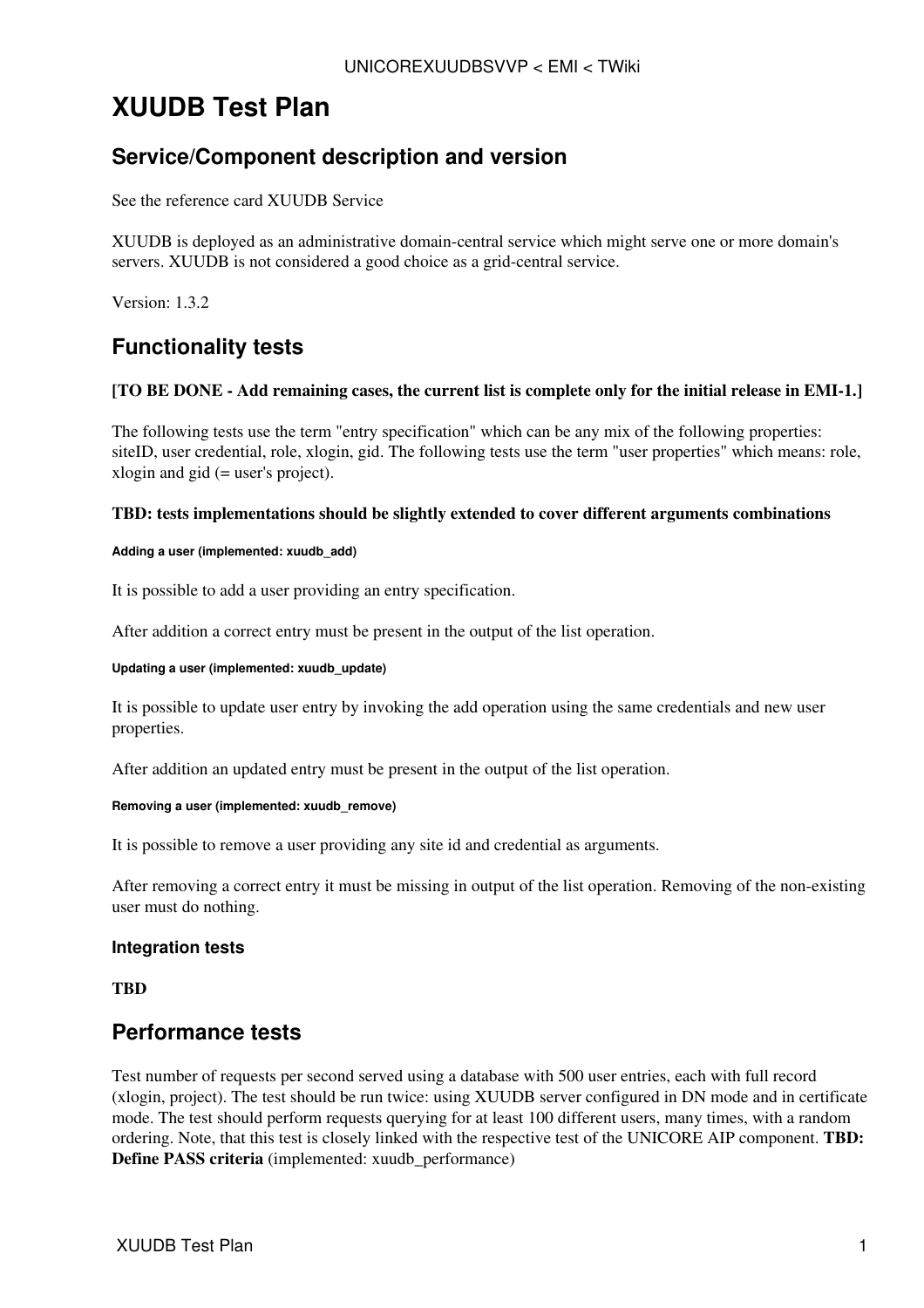## **Scalability tests**

The database of the attribute source should be pre-filled with 100 users. Start 50 threads, each performing 200 iterations. 40 of the threads must (in each iteration) get information about a one of the existing users. The remaining 10 threads in each iteration must add a new user, get its properties and delete it. Results of each iteration must be verified for correctness. Test is passed if all iterations succeeded. (implemented: xuudb\_scalability)

## **Standard Compliance/Conformance tests**

N/A

# **Regression tests and unit tests**

Unit tests coverage must be included in the test report. All bugs reported should have an automated regression test attached if it is possible. Otherwise manual bug checking procedure should be added to this section. Note that this applies to bugs reported from the 1.11.2010.

Regression tests to be performed manually:

 $\bullet$  N/A

### **Deployment tests**

- 1. Install from the binary package unicore-xuudb.
- 2. Prepare a JKS keystore with one certificate (may be self-signed).
- 3. Configure the service by setting values of the properties in
	- /etc/unicore/xuudb/xuudb\_server.conf:
		- ♦ xuudb\_http\_host = YOUR\_HOSTNAME
		- ♦ xuudb\_keystore\_file = KEYSTORE\_PATH
		- $\triangle$  xuudb keystore type = JKS
		- ♦ xuudb\_keystore\_password = KEYSTORE PASSWD
- 4. and comment out the following properties:
	- ♦ xuudb\_truststore\_file
	- ♦ xuudb\_truststore\_type
	- ♦ xuudb\_truststore\_password
- 5. Add DN of the certificate from the keystore as a separate line to the file /etc/unicore/xuudb/xuudb.acl in RFC 2253 format.
- 6. Start service using system init script by root /etc/init.d/unicore-xuudb.
- 7. There should be no errors/warnings in the log files.
- 8. Server's process uid should be 'unicore'.
- 9. Perform the same modifications in /etc/unicore/xuudb/xuudb\_client.conf as done previously in /etc/unicore/xuudb/xuudb\_server.conf.
- 10. Use XUUDB command line client to add a demo user with defined xlogin, project, role and gcid. Command must not report any error.
- 11. Use XUUDB command line client to list registered users. The user added in the previous step should be listed with the same properties as were set. Command must not report any error.
- 12. There should be no errors/warnings in the server's log file.

-- [ClaudioCacciari](https://twiki.cern.ch/twiki/bin/view/Main/ClaudioCacciari) - 17-Dec-2010

This topic: EMI > UNICOREXUUDBSVVP Topic revision: r7 - 2011-08-08 - KarolStasiakExternal